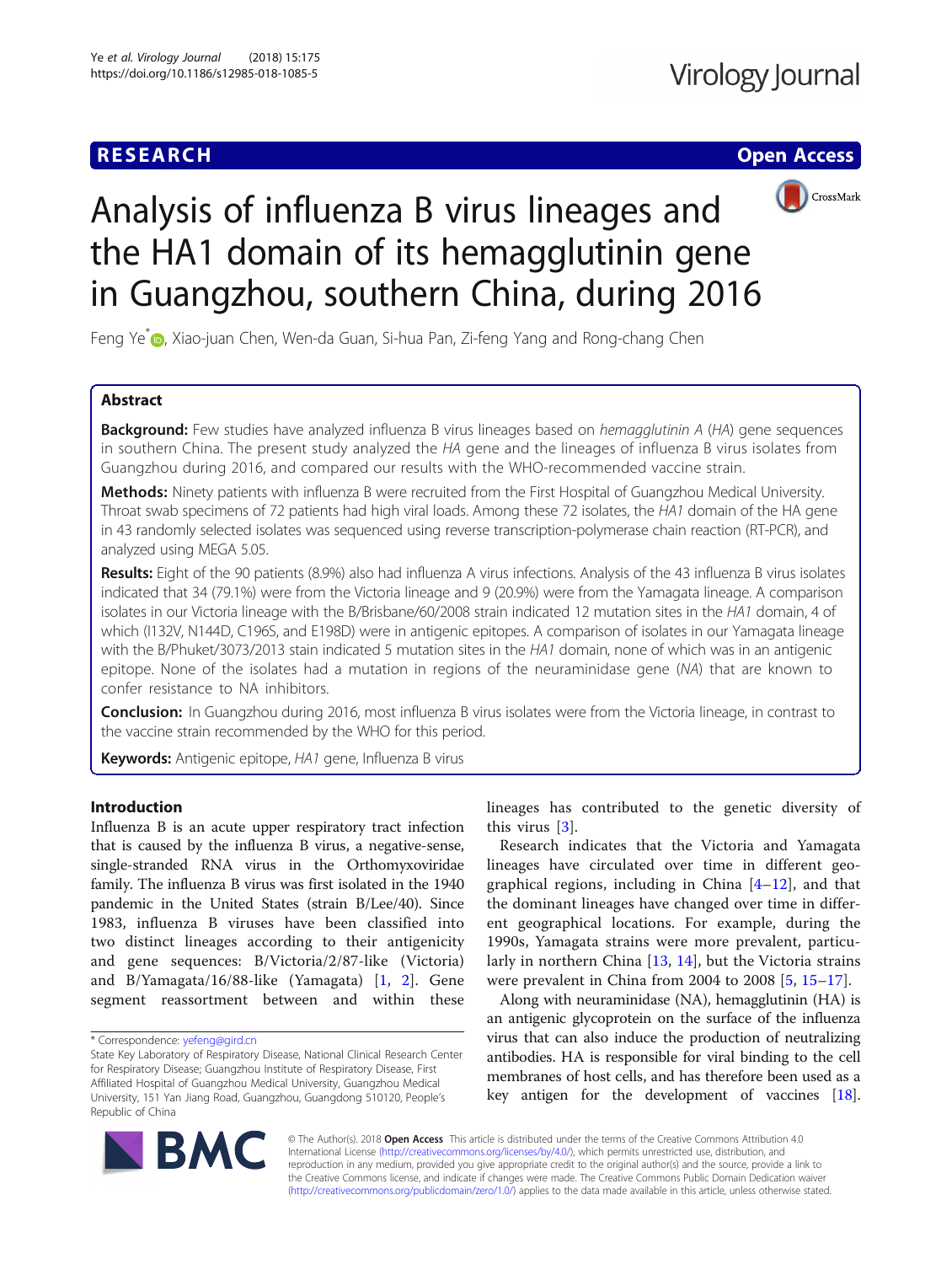Mutations in HA can lead to viral antigenic transformation, and mutations in NA are primarily associated with virulence and resistance [\[19,](#page-7-0) [20\]](#page-7-0). Specifically, the influenza B virus may change its HA antigenicity to escape the immune system of the host, causing repeated epidemics in the general population [\[2](#page-6-0)]. Thus, analysis of the HA1 domain of HA may help to identify strains with new gene mutations, and provide insights that could help to prevent and control influenza.

World Health Organization (WHO) data indicate that the prevalence of influenza B increased significantly in China during 2016, in contrast to previous reports [\[21](#page-7-0)]. Furthermore, phylogenetic analysis of the influenza B virus HA and NA sequences indicated considerable changes in the prevalence of the different lineages in Guangzhou during 2009 to 2010, a finding that has important implications for vaccination policies [\[9](#page-6-0)]. This study investigated the HA1 domain of the HA gene of influenza B virus isolates from Guangzhou during 2016. We systemically investigated HA gene mutation(s) of the influenza B virus and compared the strains that were actually present with the vaccine strain recommended by the WHO for the Northern hemisphere.

#### Materials and methods

#### Study design

Consecutive patients with influenza B were recruited from the First Hospital of Guangzhou Medical University and nearby communities from January 2016 to May 2016. The inclusion criteria were:  $(i)$  axillary body temperature of at least 38 °C; (ii) diagnosis of influenza according to the 2011 Guideline for the Diagnosis and Treatment of Influenza (2011) [[22](#page-7-0)], with nasal congestion, sore throat, cough, muscle or joint pain, fatigue, and/or headache; and  $(iii)$  a positive result from the rapid influenza B virus antigen test (Clearview Extract Influenza A&B, Abbott Laboratories, USA), a rapid immunochromatographic assay, or from a quantitative fluorescence RT-PCR assay of a nose/throat swab. Patients were excluded if they or their parents/guardians refused to participate. Informed consent was obtained from each patient or parent/caretaker before enrolment. This study was approved by the Institutional Research Board (IRB) of the First Hospital of Guangzhou Medical University (No: 2014013).

A total of 90 patients with influenza B were recruited, 8 of whom had both influenza A and influenza B. All 72 samples with high viral loads were analyzed. Some throat swab specimens that had low viral loads (Ct value of  $\sim$  38.2, corresponding to 10 copies) were not included because they had negative results in viral cultures using MDCK cells (see below). To detect viral load, a diagnostic kit for influenza A and B virus RNA (PCR-Fluorescence Probing) from Guangzhou Institute of Respiratory Disease Pharmaceutical Technology Co., Ltd. (China) was used. The following PCR primers and probe were used: IFB Forward primer: CGAGCGTYT-TAATGAAGGACATTC; IFB Reverse primer: GACC AAATTGGGATAAGACTCCC; Probe: AM-AGCC AATTCGAGCAGCTGAAACTGCG-BHQ1.

#### Specimen collection

Throat swab specimens were obtained from inpatients and outpatients who were diagnosed with influenza B at the First Hospital of Guangzhou Medical University during 2016.

#### Influenza B virus culture

MDCK cells were seeded into 96-well plates. When the confluence of MDCK cells was 90 to 95%, the medium was removed, and plates were washed with PBS twice. Then, virus-containing medium was added to each well (100 μL/well; 3–4 wells/specimen). The virus culture medium contains MEM supplemented with fetal bovine serum (FBS), trypsin, and penicillin/streptomycin (all from Life Technologies, Carlsbad, CA, USA). The plates were incubated at 37 °C for 48 h. Cytopathic effect (CPE) was detected by visualizing changes in MDCK morphology, including cell rounding, syncytium formation, and appearance of inclusion bodies. The supernatants of specimens with CPE and a positive result in the hemagglutination assay (described below) were stored at  $-80$  °C.

#### Hemagglutination assay

Viral suspensions were added to a V-type 96-well plate (50 μL/well) with 0.5% red blood cells (RBCs) isolated from chicken blood (50 μL/well). After a 30-min incubation at 4 °C, the presence of RBC agglutination was recorded. The absence of agglutination was indicated by settling of RBCs to the bottom of the well.

## Extraction of viral nucleic acids

Total RNA was extracted from 38 virus samples that were randomly selected from the 72 isolates using the Trizol reagent (Life Technologies) according to the manufacturer's instructions. Only sequencing, not quantitation, was performed. RT-PCR was performed using a QIAGEN OneStep RT-PCR Kit (Hilden, Germany ), with SYBR Green I for detection and viral RNA as a template. The primers were as follows: HA1 sense, 5´- TGTAAAACGACGGCCAGTAGCAGAAGCRKWGC-3′ where  $R = G A$  (purine),  $K = G T$  (keto), and  $W = A T$ (weak bonds), and HA1 antisense 5´-AGGAAACAGC TATGACCCTCATCTTCACTGTTTATTATTCC-3′; NA sense, 5´-TGTAAAACGACGGCCAGTAGCAGAAGCAG AGC-3′ and NA antisense 5´-CAGGAAACAGCTATGA CCTGTAGTAACAAGAGCATT-3′. Primers were synthesized in Liuhe Huada Gene Biotech Co., Ltd. (Beijing, China).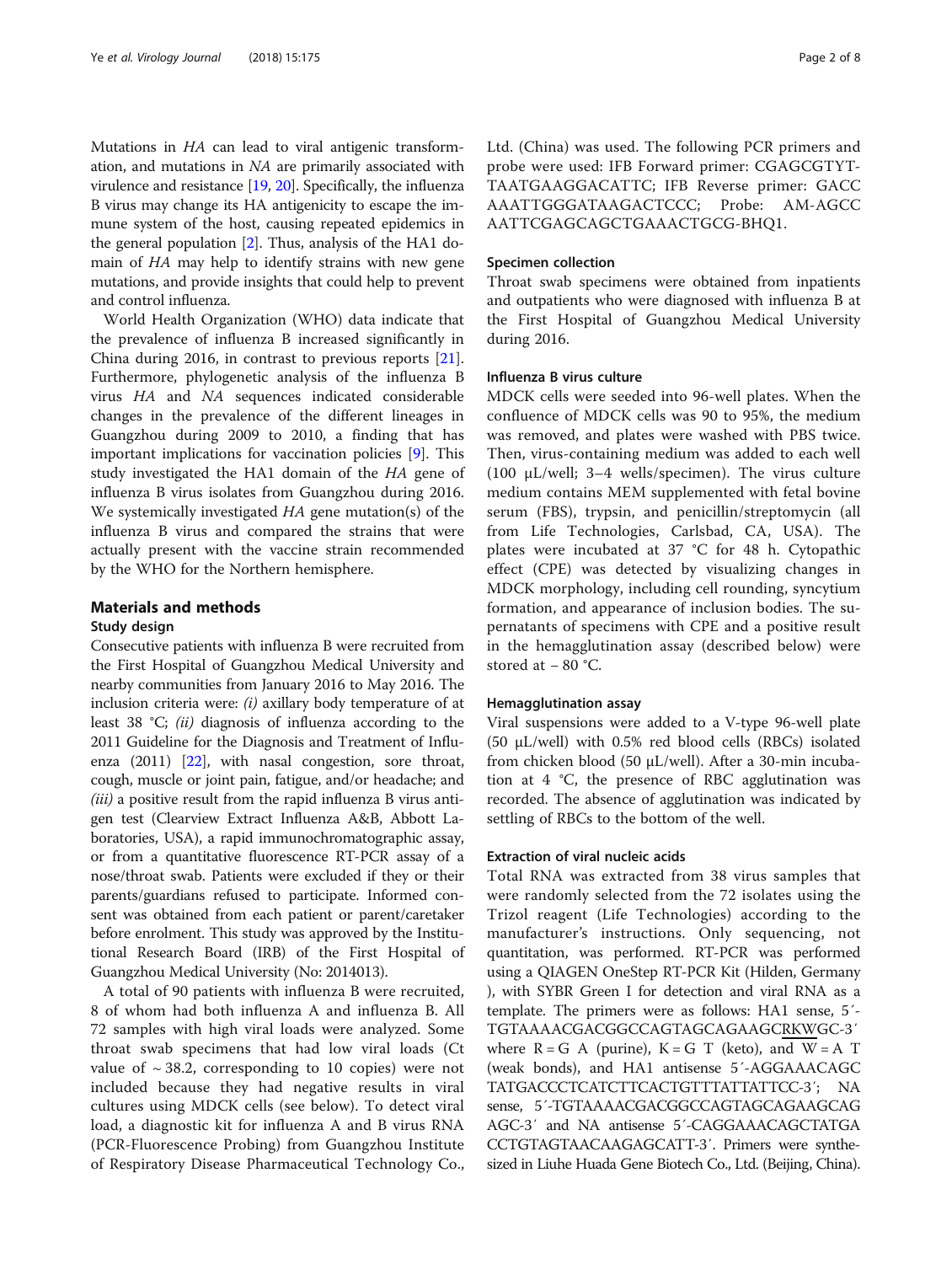The PCR procedure was: pre-denaturation at 50 °C for 15 min and 94 °C for 2 min; 35 cycles of denaturation at 94 ° C for 30 s, annealing at 50 °C for 90 s and extension at 72 °C for 1 min, and a final extension at 72 °C for 10 min.

## Sequencing and analysis

The purified RT-PCR products were sequenced at the Liuhe Huada Gene Biotech Co., Ltd., analyzed using the SeqMan mode of DNAStar software, and assembled using Sequencher software. The assembled sequences were compared with sequences of vaccine strains published by the WHO in NCBI using the Molecular Evolutionary Genetics Analysis version 5.05 (MEGA 5.05) software. The open reading frame (ORF) was reserved, and the noncoding region was removed. The Neighbor-Joining method was used to determine a phylogenetic tree (cladogram) based on the HA1 domain of the HA gene. Bootstrap analysis (1000 replications) was used to assess significance of the branches. The amino acid sequence of the HA1 domain was determined for further analysis of the mutations.

## Results

#### Epidemiological analysis

From January 2016 to May 2016, we recruited 90 consecutive patients with influenza B from the First Hospital of Guangzhou Medical University. These patients accounted for 56.25% of all patients infected by the influenza B virus at our institution during that time. Influenza B virus infections occurred as early as February, increased during March, peaked during April, and declined during May (Fig. 1). Eight of the 90 patients also had infections with the influenza A virus. There were 38 males and 52 females, the mean age was  $39.8 \pm 20.4$  years, and the age range was 14 to 74 years-old. Among 72 throat swab specimens, CPE and hemagglutination tests were positive in 53 (73.6%).



## Cladogram analysis of the HA1 domain

We analyzed the HA1 domain of the HA gene in 43 samples to classify the lineages of the isolates that were present during early 2016 in Guangzhou (Fig. [2](#page-3-0), Additional file [1](#page-6-0): Figure S1). The results show that the Victoria and Yamgata lineages, which have the B/Lee/ 40 strain as a common ancestor (the "outgroup"), were both prevalent. Among the 43 isolates, 34 (79.1%) were in the Victoria lineage and 9 (20.9%) were in the Yamagata lineage. The 34 isolates in the Victoria lineage were most closely related to the B/Brisbane/ 60/2008 strain (characterized by WHO in 2009–2011), and more distantly related to B/Malaysia/2506/2004 strain (characterized by WHO in 2006–2008) and the B/Victoria/2/87 strain. The 9 isolates of the Yamagata lineage were most closely related to the B/Phuket/ 3073/2013 strain (characterized by WHO in 2015– 2016), and more distantly related to the B/Wisconsin/ 1/2010 strain (characterized by WHO in 2009–2011), the B/Massachusetts/2/2012 strain (characterized by WHO in 2013–2015), the B/Florida/4/2006 strain (characterized by WHO in 2006–2008), and the B/Yamagata/16/ 88 strain.

## Mutations in the HA1 domain

We further analyzed mutations in the HA1 domain in isolates of the Victoria lineage (Table [1,](#page-4-0) Additional file [2](#page-6-0): Figure S2). Relative to B/Brisbane/60/2008, there were 12 mutation sites in the HA1 domain in our Victoria isolates: I112M  $(n = 3)$ , I132V  $(n = 34)$ , N144D  $(n = 34)$ , A169T  $(n = 3)$ , I190M  $(n = 3)$ , C196S  $(n = 1)$ , E198D  $(n = 1)$ , A214T  $(n = 34)$ , T236I  $(n = 6)$ , I261L  $(n = 1)$ , I261F  $(n = 1)$ , and A291T  $(n = 2)$ . Four of these mutations – I132V, N144D, C196S, and E198D — were in antigenic epitopes.

We performed the same analysis in the Yamagata lineage (Table [2,](#page-4-0) Additional file [2](#page-6-0): Figure S2). Relative to B/Phuket/3073/2013, there were 5 mutation sites in the HA1 domain of our Yamagata isolates: T12 M  $(n = 3)$ , L1871Q  $(n = 9)$ , K226R  $(n = 2)$ , N232D  $(n = 1)$ , and M266 V  $(n = 9)$ . None of these mutations were in antigenic epitopes. The GenBank accession numbers for sequences of isolates collected in the present study are shown in Additional file [3](#page-6-0): Table S1.

## Mutation screening for influenza B virus resistance to NA inhibitors

We also analyzed the NA gene of 20 samples for 4 specific mutations known to confer resistance to NA inhibitors: G109E, R152K, D198N, and G402S [[20,](#page-7-0) [23](#page-7-0), [24](#page-7-0)] (Additional file [4:](#page-6-0) Table S2). None of the isolates had mutations responsible for influenza B virus resistance to NA inhibitors.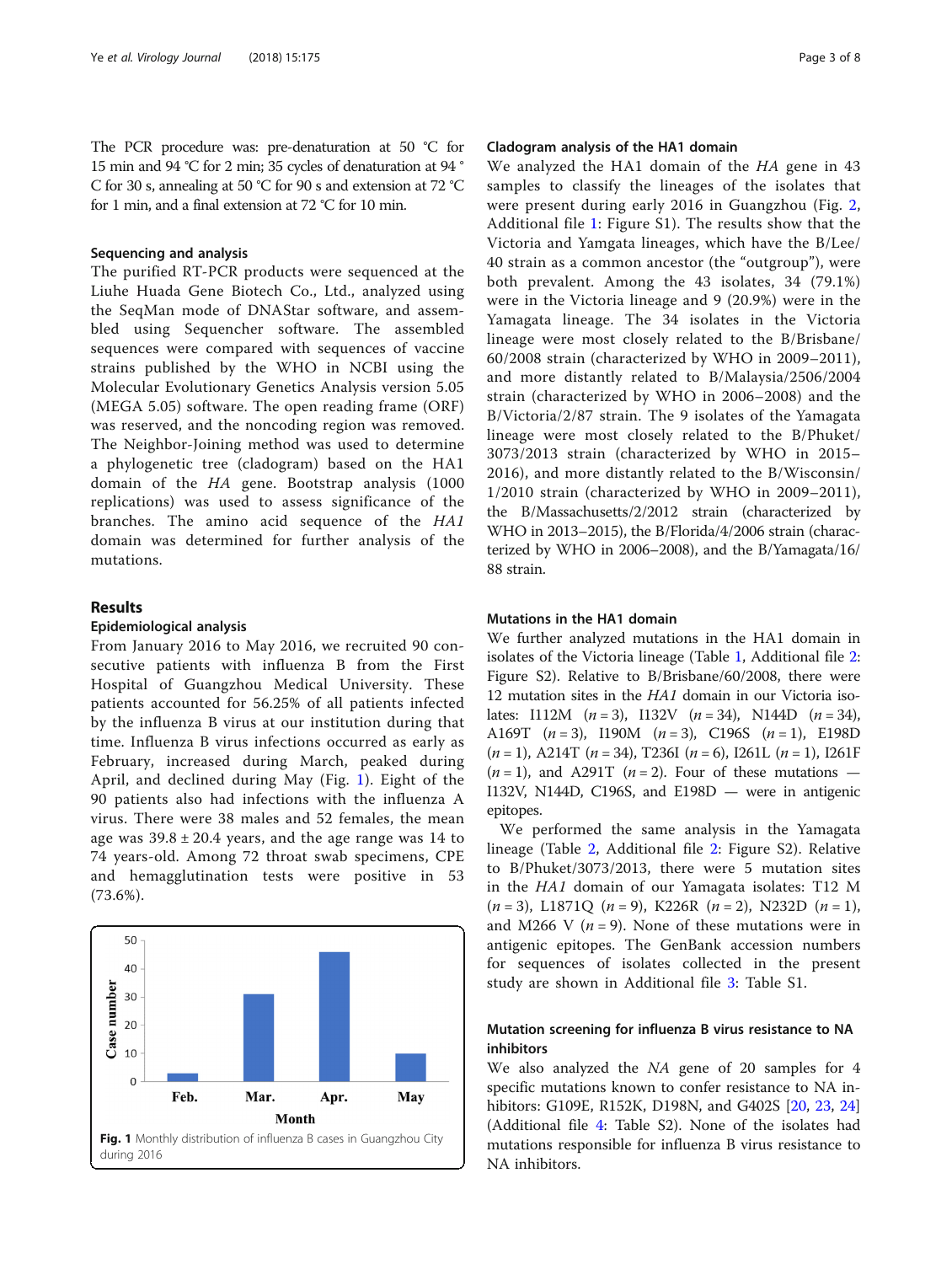<span id="page-3-0"></span>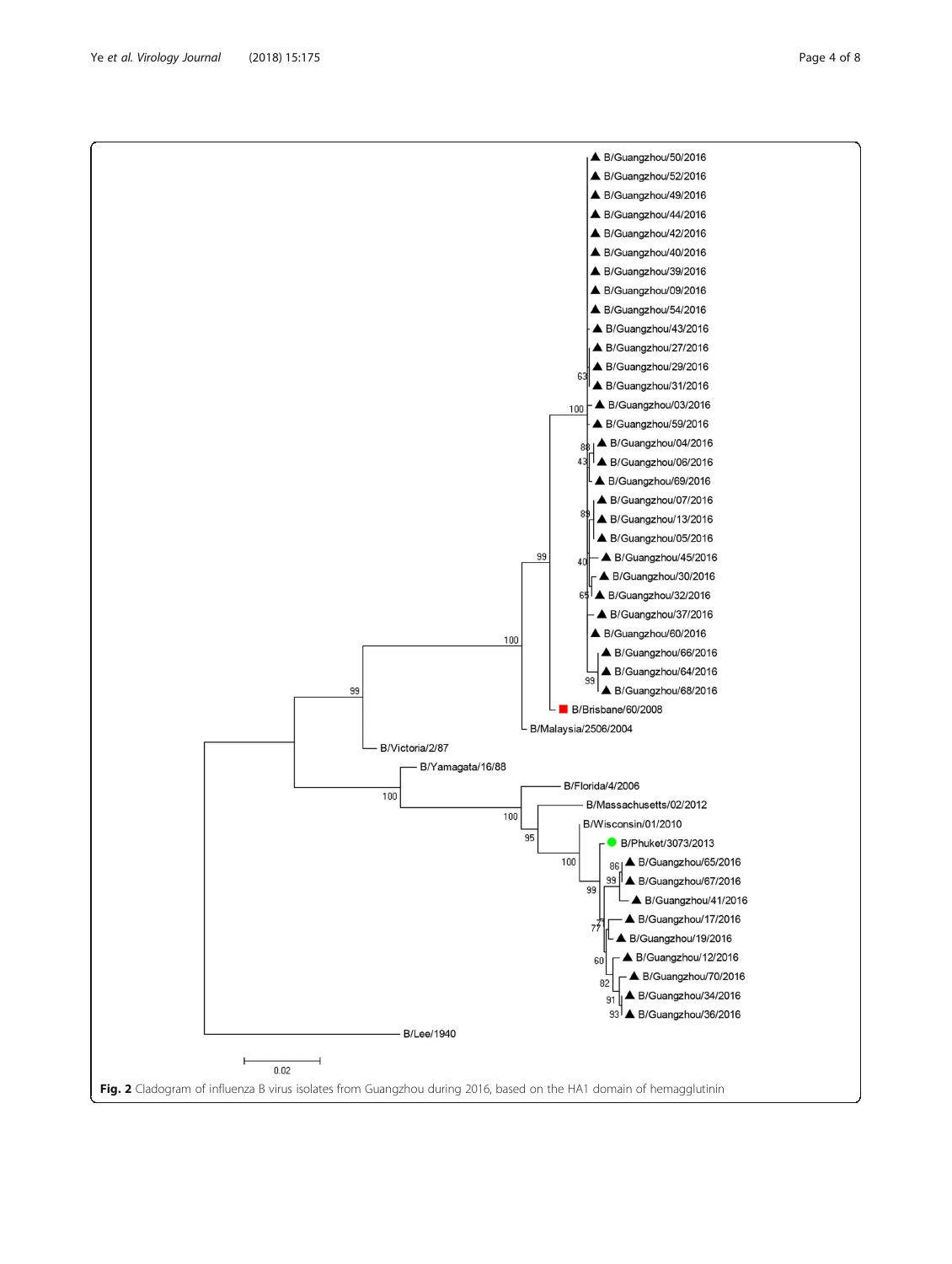| Isolate             | HA1 mutations |                         |                  |     |     |             |     |                  |                          |             |     |
|---------------------|---------------|-------------------------|------------------|-----|-----|-------------|-----|------------------|--------------------------|-------------|-----|
|                     | 112           | 132 <sup>a</sup>        | 144 <sup>a</sup> | 169 | 190 | 196         | 198 | 214 <sup>a</sup> | 236                      | 261         | 291 |
| B/Brisbane/60/2008  | I             | T                       | N                | A   | Ι   | $\mathbf C$ | E   | A                | T                        | I           | A   |
| B/Guangzhou/04/2016 | -             | $\bf{V}$                | D                |     |     |             |     | T                | ÷                        |             | T   |
| B/Guangzhou/05/2016 | -             | $\bf{V}$                | D                |     |     |             | ÷,  | T                | $\bf I$                  |             |     |
| B/Guangzhou/06/2016 | -             | $\bf V$                 | D                |     |     |             |     | T                | ÷                        |             | T   |
| B/Guangzhou/07/2016 | -             | $\mathbf v$             | D                |     |     |             |     | T                | T                        |             |     |
| B/Guangzhou/13/2016 | -             | $\bf V$                 | $\mathbf D$      |     |     |             | ÷,  | T                | I                        |             |     |
| B/Guangzhou/27/2016 | M             | $\bf V$                 | D                |     |     |             | -   | T                | $\overline{\phantom{0}}$ |             |     |
| B/Guangzhou/29/2016 | M             | $\bf{V}$                | D                |     |     |             | ÷,  | T                | ÷                        |             |     |
| B/Guangzhou/30/2016 | -             | $\bf V$                 | D                |     |     |             | ÷,  | T                | I                        | L           |     |
| B/Guangzhou/31/2016 | M             | $\overline{\mathbf{V}}$ | D                |     |     |             |     | T                |                          |             |     |
| B/Guangzhou/32/2016 | ÷             | $\bf V$                 | D                |     |     |             |     | T                | $\mathbf{I}$             |             |     |
| B/Guangzhou/45/2016 | ÷             | $\bf V$                 | $\mathbf D$      |     | -   | S           | D   | T                | I                        |             |     |
| B/Guangzhou/59/2016 | -             | $\bf V$                 | D                |     |     |             | ÷   | T                | $\overline{\phantom{0}}$ | $\mathbf F$ |     |
| B/Guangzhou/64/2016 | -             | $\bf V$                 | $\mathbf D$      | T   | M   | ÷,          | ÷,  | T                |                          |             |     |
| B/Guangzhou/66/2016 | -             | V                       | $\mathbf D$      | T   | M   |             |     | T                |                          |             |     |
| B/Guangzhou/43/2016 |               | V                       | D                | T   | M   |             |     | T                |                          |             |     |

### <span id="page-4-0"></span>Table 1 HA1 mutations in influenza B virus isolates from the Victoria lineage

<sup>a</sup>All 34 isolates were mutated at this site

Red font indicates antigenic epitopes

| <b>Table 2</b> HA1 mutations in influenza B virus isolates of the |  |  |  |  |
|-------------------------------------------------------------------|--|--|--|--|
| Yamagata lineage                                                  |  |  |  |  |

| Isolate             | HA1 mutations |                  |     |     |                  |  |  |  |  |
|---------------------|---------------|------------------|-----|-----|------------------|--|--|--|--|
|                     | 12            | 187 <sup>a</sup> | 226 | 232 | 266 <sup>a</sup> |  |  |  |  |
| B/Phuket/3073/2013  |               |                  | Κ   | N   | M                |  |  |  |  |
| B/Guangzhou/41/2016 | M             | Ω                |     |     | V                |  |  |  |  |
| B/Guangzhou/65/2016 | M             | Ω                |     |     | V                |  |  |  |  |
| B/Guangzhou/67/2016 | M             |                  |     |     | ν                |  |  |  |  |
| B/Guangzhou/17/2016 |               |                  | R   |     | ٧                |  |  |  |  |
| B/Guangzhou/19/2016 |               |                  | R   |     | V                |  |  |  |  |
| B/Guangzhou/12/2016 |               |                  |     |     | V                |  |  |  |  |

<sup>a</sup>mutation was observed in all 9 isolates

## **Discussion**

We analyzed the HA1 domain of the HA gene in different isolates of influenza B virus collected from Guangzhou during 2016, and compared it to the WHO-recommended vaccine strain for that period. Eight of the 90 included patients also had influenza A virus infections. Analysis of 43 influenza B viral cultures indicated that 34 isolates were in the Victoria lineage, and 9 were the Yamagata lineage. Our analysis of mutation sites within the HA1 domain of HA indicated that some of the isolates in the Victoria lineage, but none of the mutations in the Yamagata lineage, were located in antigenic epitopes.

The vaccine to be used against influenza viruses in China is determined by the WHO. Thus, there must be consistency between the WHO-recommended vaccine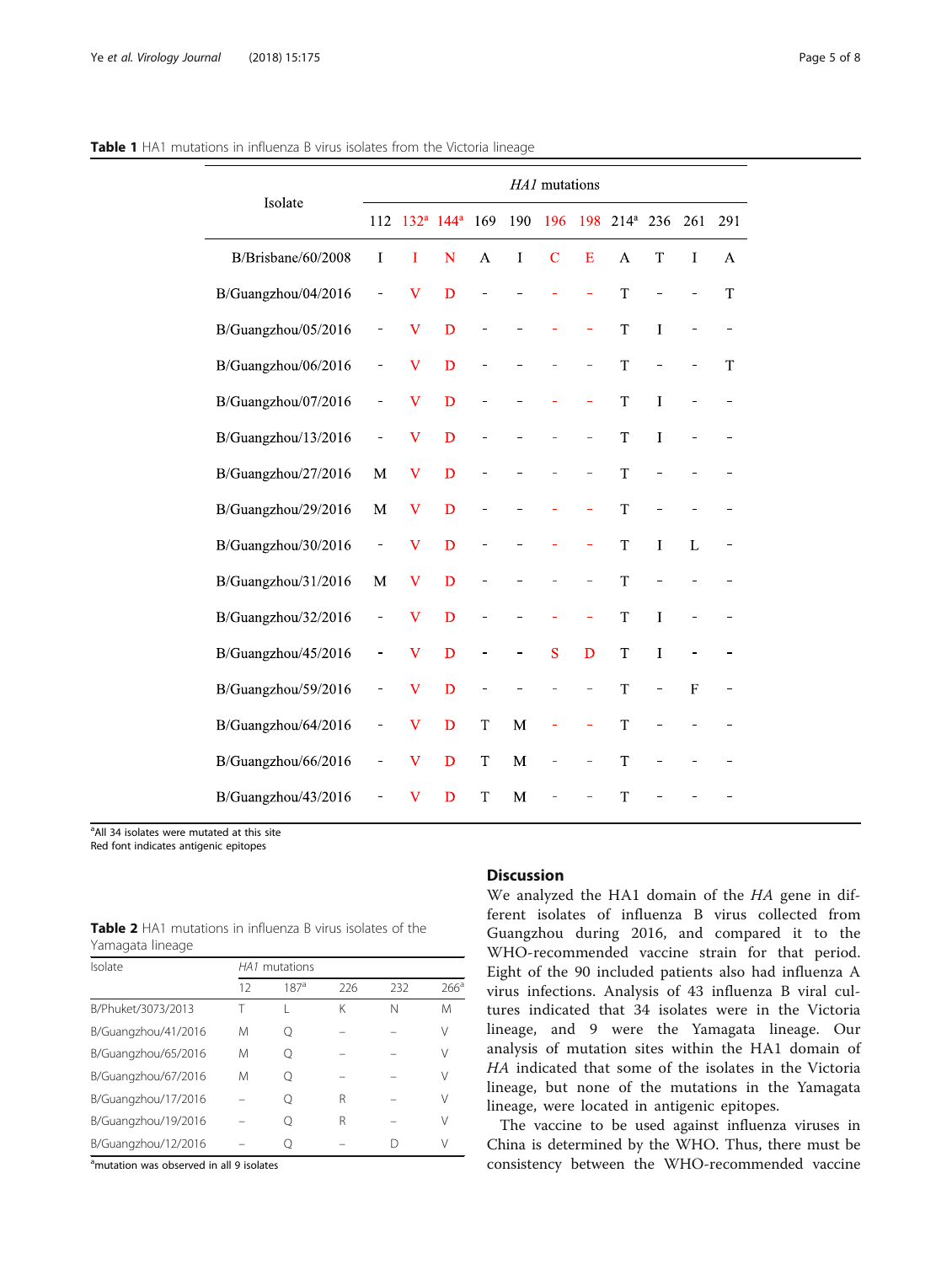strain and the prevalence of different strains in the population for the effective prevention and control of influenza. The WHO provided evidence that the prevalence of influenza during 2016 was greater than in previous years [[25\]](#page-7-0). Our analysis of influenza B virus isolates indicated the Victoria lineage was more prevalent than the Yamagata lineage in our population (76.3% vs. 23.68%). These results are consistent with the results shown for China summarized by the WHO in 2016 [\[21](#page-7-0)]. The B/Phuket/3073/2013 vaccine strain recommended by WHO in 2015 to 2016 in the Northern Hemisphere is in the Yamagata lineage, so this vaccine provided no protection against viruses of the Victoria lineage. In contrast, viruses of the Yamagata lineage in Guangzhou were most similar to the B/Phuket/3073/2013 strain (Fig. [2](#page-3-0)). Therefore, the vaccine that was against influenza B was protective against only 24% of the influenza viruses in our participants. Notably, similar surveillance analyses of circulating influenza B virus during 2016 in other regions, including Thailand [\[26](#page-7-0)], showed that the Yamagata strains were predominant, thus confirming the presence of locoregional variations in influenza B virus infections.

The partial mismatch between the circulating strains and vaccine strains of influenza B viruses in the present study is similar to that reported for Guangzhou during 2009 [\[9\]](#page-6-0). In addition, a similar characterization of influenza viruses in east-central China during the same time (2009 to 2010) indicated that all 5 isolates analyzed were closely related to the vaccine strain [\[10](#page-6-0)]. This highlights the importance of influenza B virus monitoring for different regions. The proximity of Guangzhou to the tropics, where the prevalence of different influenza B strains differ, should be considered in the development of future vaccines for this region of China.

Vaccination is the most effective strategy for prevention of influenza. The traditional vaccine against influenza is trivalent (although there has been broad acceptance of the tetravalent vaccine in North America and elsewhere), and contains two seasonal influenza A virus strains, and one influenza B virus strain (either Victoria or Yamagata). Thus, this trivalent vaccine may offer little protection against influenza B when both lineages are simultaneously present in a population, as in the present study and previous studies [[27](#page-7-0), [28](#page-7-0)]. Mismatch of the vaccine with the circulating strains may occur, as observed in the present study, and in previous studies. For example, Moa et al. [\[29](#page-7-0)] reported a one-third mismatch in Australia from 2001 to 2014. The WHO has recently recommended a quadrivalent vaccine, with the addition of one more strain of the influenza B virus. In particular, the quadrivalent vaccine recommended by WHO for 2015 to 2016 contained a B/Brisbane/60/2008-like strain, which was prevalent in

Guangzhou. During February 2012, the U.S. Food and Drug Administration (FDA) approved the first quadrivalent vaccine that contained influenza B viruses of the Victoria and Yamagata lineages. Other studies have shown similar immunogenicity of the quadrivalent and trivalent vaccines, with comparable safety [[30\]](#page-7-0). Thus, the quadrivalent vaccine may offer greater protection for more geographical regions, especially when the Victoria and Yamagata lineages of the influenza B virus are present.

Influenza B viruses evolve more slowly than influenza A viruses [\[31\]](#page-7-0). However, evidence shows that viruses of the Victoria and Yamagata lineages have persistent gene mutations, and that the influenza B virus also undergoes antigen switching  $[31-33]$  $[31-33]$  $[31-33]$ . Although there are variations of antigenicity in the influenza viruses, not all mutations are epidemiologically important.

The HA1 domain has four main antigenic epitopes: 120-loop (116–137), 150-loop (141–150), 160-loop (162–167), and 190 spiral structure (194–202) [\[34](#page-7-0), [35](#page-7-0)]. Moreover, recent research has suggested the presence of additional antigenic residues beyond these known regions [[36](#page-7-0)]. Thus, changes in the amino acids of these regions may alter viral antigenicity, and potentially change the direction of viral evolution as new lineages evolve [[35\]](#page-7-0). In this study, we found some antigenicity-related variations in the HA1 domain of influenza B viruses in the Victoria lineage, including I132V, N144D, C196S, and E198D. Among these variations, C196S and E198D were only in a single isolate, but all isolates had the I132V andN144D variations (120-loop and 150-loop).

To qualify as a new clade, a lineage must have the substitution of at least 4 amino acids in 2 to 3 antigenic epitopes in the HA1 domain [\[37\]](#page-7-0). Among the isolates in our study, 15 met these criteria, and 1 (B/Guangzhou/45/ 2016) had the substitution of 6 amino acids in 4 antigenic epitopes. Thus, according to these criteria, there were changes in the antigenicity of viruses in the Victoria lineage in Guangzhou. Although we did not examine a large number of isolates, our data indicate the prevalence of mutated viruses in the Victoria lineage appears to be high in the general population. According to WHO statistics, infection with the influenza B virus was a regional pandemic during 2016, as in 2010 and 2012, and viruses of the Victoria lineage were predominant (72%) [\[21\]](#page-7-0).

The present study is limited due to its descriptive nature and small sample size. Furthermore, the data were obtained from a single medical center, and for only part of 2016. Therefore, we may have missed seasonal patterns of influenza B virus infections, which are known to occur in southern China  $[8]$  $[8]$ . In addition, we focused on the HA gene, because our examination of the NA gene indicated no mutations in regions that confer resistance to NA inhibitors. Another limitation is that we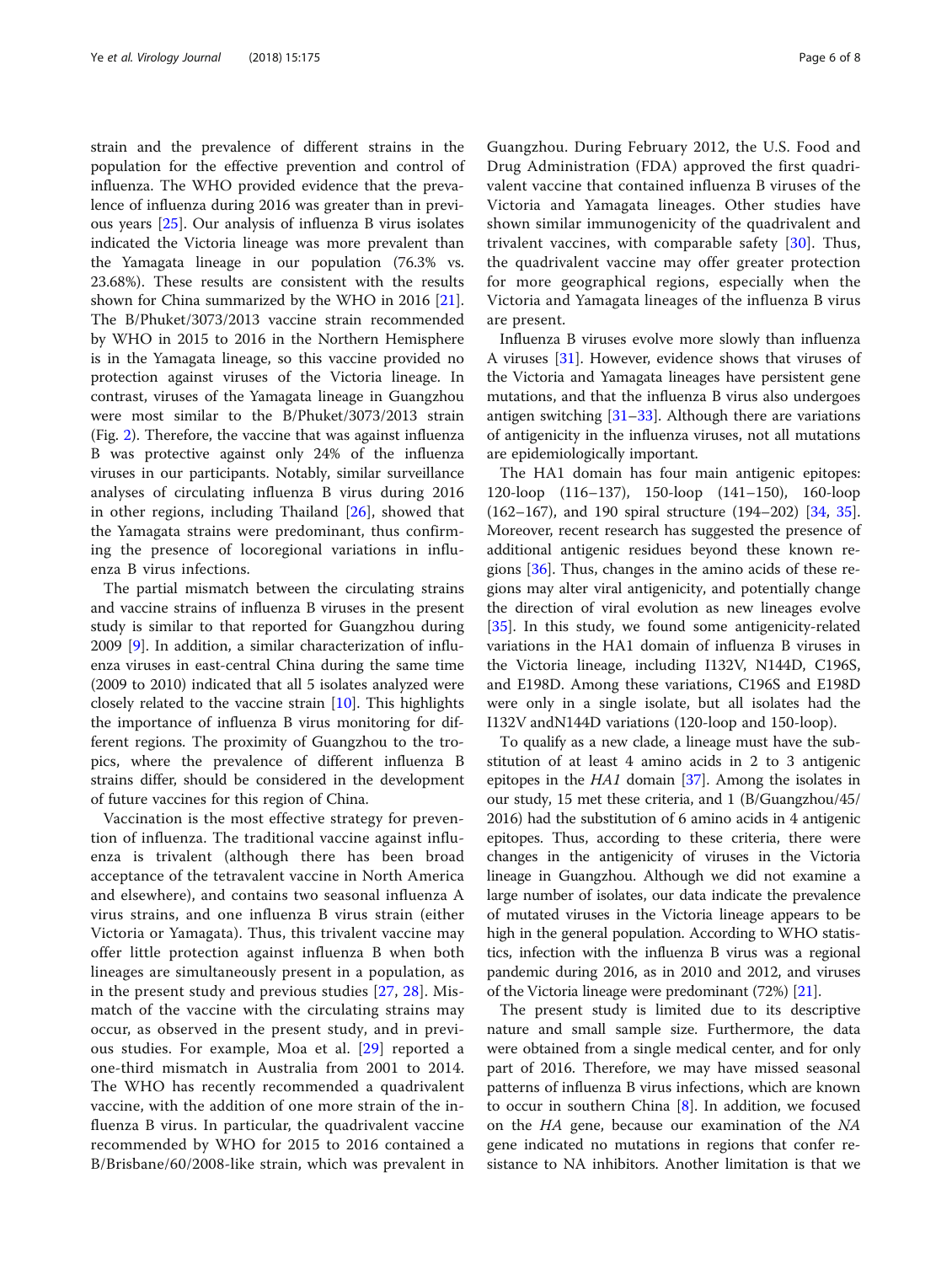<span id="page-6-0"></span>had no direct neutralization testing data, and only examined mutations in previously described antigenic sites. Additional multicenter studies with larger cohorts are necessary to confirm the results reported here.

## Conclusion

Our results indicate that most influenza B virus strains in Guangzhou during 2016 were in the Victoria lineage, suggesting there were likely to have alteration in viral antigenicity. Moreover, the influenza B vaccine strain recommended by WHO for 2015 to 2016 in the Northern Hemisphere provided little protection against the influenza B virus isolates in Guangzhou during 2016, most of which were in the Yamagata lineage. This suggests selection of the influenza vaccine strain for use in Guangzhou and elsewhere in China should consider regional conditions, rather than worldwide conditions. Furthermore, a quadrivalent vaccine that protects against viruses of both the Victoria and Yamagata lineages may provide better protection than the traditional trivalent vaccine. The rapid evolution of the influenza B virus and selection pressures by the immune system may lead to the continuing evolution of new mutations that escape immune surveillance. Thus, continuous monitoring of influenza isolates may provide earlier identification of strains with antigenic variations, and this will be helpful for the accurate prediction of vaccine efficacy.

## Additional files

[Additional file 1:](https://doi.org/10.1186/s12985-018-1085-5) Figure S1. Nucleotide sequences of HA1 domain from the influenza B virus isolates in this study. (TXT 81 kb)

[Additional file 2:](https://doi.org/10.1186/s12985-018-1085-5) Figure S2. Sites of HA1 mutations in the influenza B virus isolates in this study, relative to the reference strains for the Victoria lineage (B/Brisbane/60/2008) and the Yamagata lineage (B/PHUKET/3073/ 2013\_BA). (DOC 1800 kb)

[Additional file 3:](https://doi.org/10.1186/s12985-018-1085-5) Table S1. GenBank accession numbers for sequences of isolates reported in the present study (DOCX 15 kb)

[Additional file 4:](https://doi.org/10.1186/s12985-018-1085-5) Table S2. Screening for NA mutations in influenza B virus isolates at sites known to confer resistance to NA inhibitors (DOCX 15 kb)

#### Abbreviations

CPE: Cytopathic effect; FBS: Fetal bovine serum; HA: Hemagglutinin A; NA: Neuraminidase; ORF: Open reading frame; RT-PCR: Reverse transcriptionpolymerase chain reaction

#### Acknowledgements

None.

## Funding

None

## Availability of data and materials

The sequences of all isolated were deposited in the GenBank database (Additional file 2: Table S1).

#### Authors' contributions

YF is the guarantor of integrity of the entire study. YF contributed to the conception and design of the study, and participated in the manuscript

preparation and editing. CX contributed to the conception and design of the study, and participated in the manuscript preparation. GW participated in the literature research and performed the statistical analysis. PS and YZ participated in data acquisition and data analysis. CR contributed to the conception and design of the study, and participated in the manuscript editing. All authors read and approved the final manuscript.

#### Ethics approval and consent to participate

This study was approved by the Institutional Research Board (IRB) of the First Hospital of Guangzhou Medical University (No: 2014013). Informed consent was obtained from each patient before enrolment.

#### Consent for publication

Not applicable.

#### Competing interests

The authors declare that they have no competing interests.

#### Publisher's Note

Springer Nature remains neutral with regard to jurisdictional claims in published maps and institutional affiliations.

#### Received: 26 December 2017 Accepted: 21 October 2018 Published online: 14 November 2018

#### References

- 1. Rota PA, Wallis TR, Harmon MW, Rota JS, Kendal AP, Nerome K. Cocirculation of two distinct evolutionary lineages of influenza type B virus since 1983. Virology. 1990;175:59–68.
- 2. Kanegae Y, Sugita S, Endo A, Ishida M, Senya S, Osako K, et al. Evolutionary pattern of the hemagglutinin gene of influenza B viruses isolated in Japan: cocirculating lineages in the same epidemic season. J Virol. 1990;64:2860–5.
- 3. Oong XY, Ng KT, Tan JL, Chan KG, Kamarulzaman A, Chan YF, et al. Wholegenome phylogenetic analysis of influenza B/Phuket/3073/2013-like viruses and unique Reassortants detected in Malaysia between 2012 and 2014. PLoS One. 2017;12:e0170610.
- 4. Qi SX, Han GY, Liu YF. Virological surveillance and molecular characteristics of influenza B viruses in Hebei Province during 2004-2008. Zhongguo Yi Miao He Mian Yi. 2009;15:27–30.
- 5. Mao HY, Zhou M, Zhang YJ, Chen Y, Xu CP, Li Z, et al. Genetic variation of the hemagglutinin and neuraminidase of influenza B viruses isolated in Zhejiang province during 1999 - 2010. Zhonghua Liu Xing Bing Xue Za Zhi. 2011;32:376–81.
- 6. Ren BZ, Wang NC, Feng JJ, Zhao R, Zhang FF. Analysis on the etiological surveillance of influenza/novel influenza a (H1N1) from 2009-2010 in Shanxi Province. Zhonghua Shi Yan He Lin Chuang Bing Du Xue Za Zhi. 2011;25: 20–2.
- 7. Liu YZ, Zhao X, Huang YW, Chen Z, Li FC, Gao LD, et al. Analysis of genetic features of influenza B virus in Hunan province from 2007 to 2010. Zhonghua Yu Fang Yi Xue Za Zhi. 2012;46:258–63.
- 8. Cheng X, Tan Y, He M, Lam TT, Lu X, Viboud C, et al. Epidemiological dynamics and phylogeography of influenza virus in southern China. J Infect Dis. 2013;207:106–14.
- 9. Tan Y, Guan W, Lam TT, Pan S, Wu S, Zhan Y, et al. Differing epidemiological dynamics of influenza B virus lineages in Guangzhou, southern China, 2009- 2010. J Virol. 2013;87:12447–56.
- 10. Zhu N, Li P, Yu J, Li Y, Zhao J, Xia H, et al. Molecular characterization of influenza B viruses isolated in east-Central China in 2009-2010. Virus Genes. 2013;46:28–38.
- 11. Fang Q, Gao Y, Chen M, Guo X, Yang X, Wei L. Molecular epidemiology and evolution of influenza a and B viruses during winter 2013-2014 in Beijing. China Arch Virol. 2015;160:1083–95.
- 12. Yang JR, Huang YP, Chang FY, Hsu LC, Lin YC, Huang HY, et al. Phylogenetic and evolutionary history of influenza B viruses, which caused a large epidemic in 2011-2012, Taiwan. PLoS One. 2012;7:e47179.
- 13. Chen J, Guo Y, Guo J, Dong J. Characterization of HA1 gene of influenza B virus circulated in 1990 through 2000 in China. Zhonghua Shi Yan He Lin Chuang Bing Du Xue Za Zhi. 2002;16:278–80.